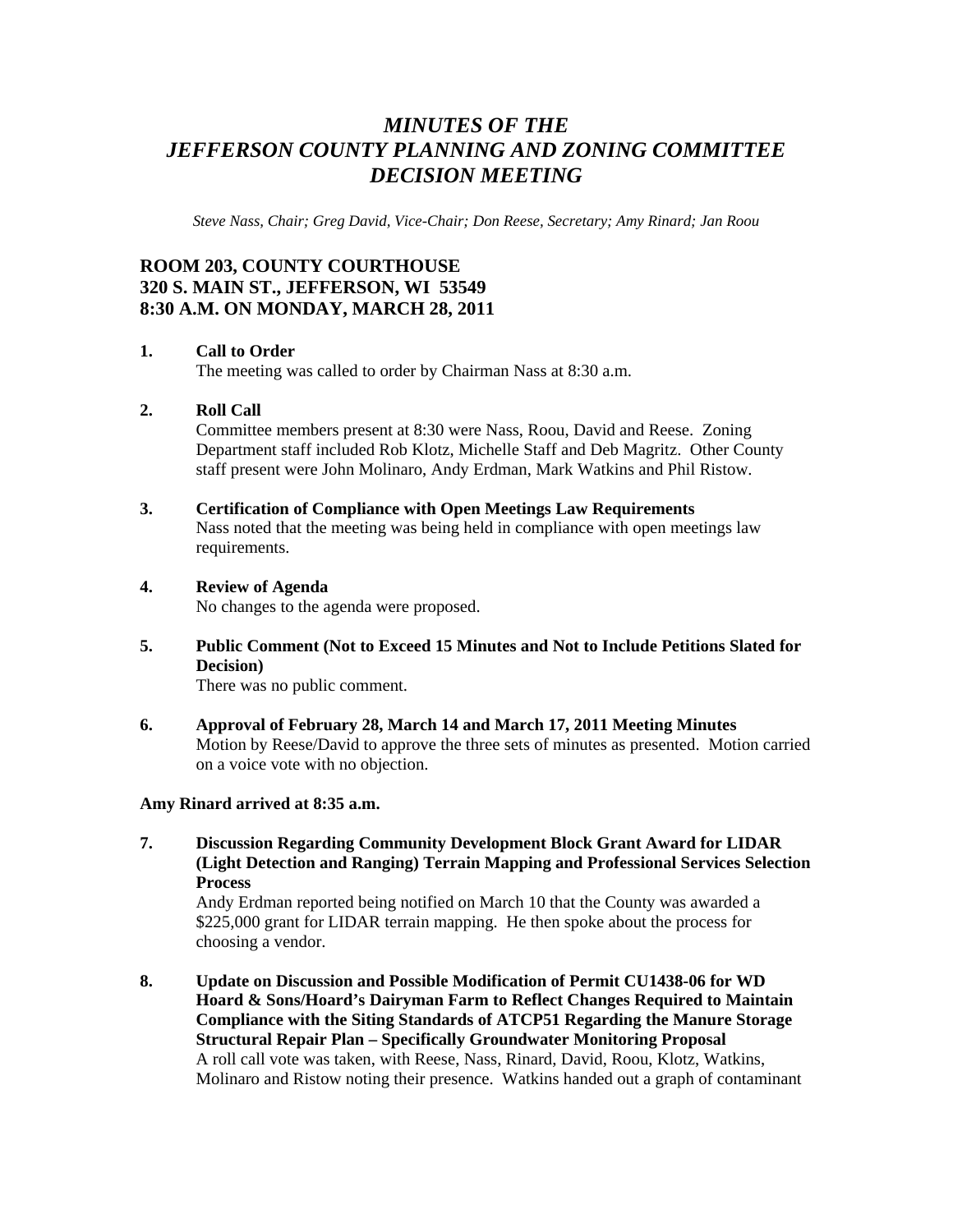levels in groundwater flow and he and Ristow explained the most recent course of events. It was decided to put this item back on May's agenda for further review.

**9. Request by Ron Pitzner for a 4.3-Acre Farm Consolidation Lot at N5744 Ziebell Rd., Town of Aztalan** 

Motion by Reese/David to approve the 4.3-acre lot, as long as all buildings meet the legal setbacks. Motion carried on a voice vote with no objection.

- **10. Discussion and Possible Decision Regarding Issues at River Bend Resort**  Klotz reported that no official response has come from DNR. He recommended that the Committee wait to take action until we have something in writing.
- **11. Discussion Regarding Existing Ordinance Requirements Related to A-3 Zoning Controls, Lot Size and Lot Combinations**  Klotz explained; there was a suggestion that the topic be brought up, explained and considered at an Agricultural Preservation and Land Use Plan Steering Committee meeting, and perhaps a Towns' Association meeting.
- **12. Discussion Regarding State Budget News**  No action was taken.

#### **13. 2011 Budget Discussion**

The monthly handout was distributed and explained by Klotz.

# **14. Discussion/Update on Ag Preservation and Land Use Plan and Ordinance**

Klotz noted that the Plan Steering Committee will be meeting on April 7, 2011. He handed out new proposed ordinance revisions and an agenda for that meeting to the Planning and Zoning Committee, and explained that there are four to eight critical changes proposed. Vandewalle and Associates may give a presentation regarding the updates to the County Board at its April meeting.

# **15. Request to Modify Petition 3454A-10, Approved on 4/20/10 for Dale Weis Trust on PIN 008-0715-1922-000**

Motion by Roou/David to have this petition go back to hearing if an adjustment to it is needed. Motion carried on a voice vote, with Reese objecting. Ristow suggested that the Committee work out some delegation in the future for the Zoning Director to allow nominal changes proposed.

**16. Request by Richard & Bonita Jaeger for Modification of Petition 3492A-10, Approved on October 12, 2010** 

Motion by David/Roou to have this modification go back to public hearing. Motion carried on a voice vote with no objection.

# *SEE INDIVIDUAL FILES FOR A COMPLETE RECORD OF THE FOLLOWING DECISIONS:*

**17. Decision on Petitions Presented in Public Hearing on February 17, 2011 and Subsequently Postponed: POSTPONED** 3514A-11 & 3515A-11 – Marsha Parker, Town of Sullivan on a motion by Roou/Rinard; motion carried on a voice vote with no objection.